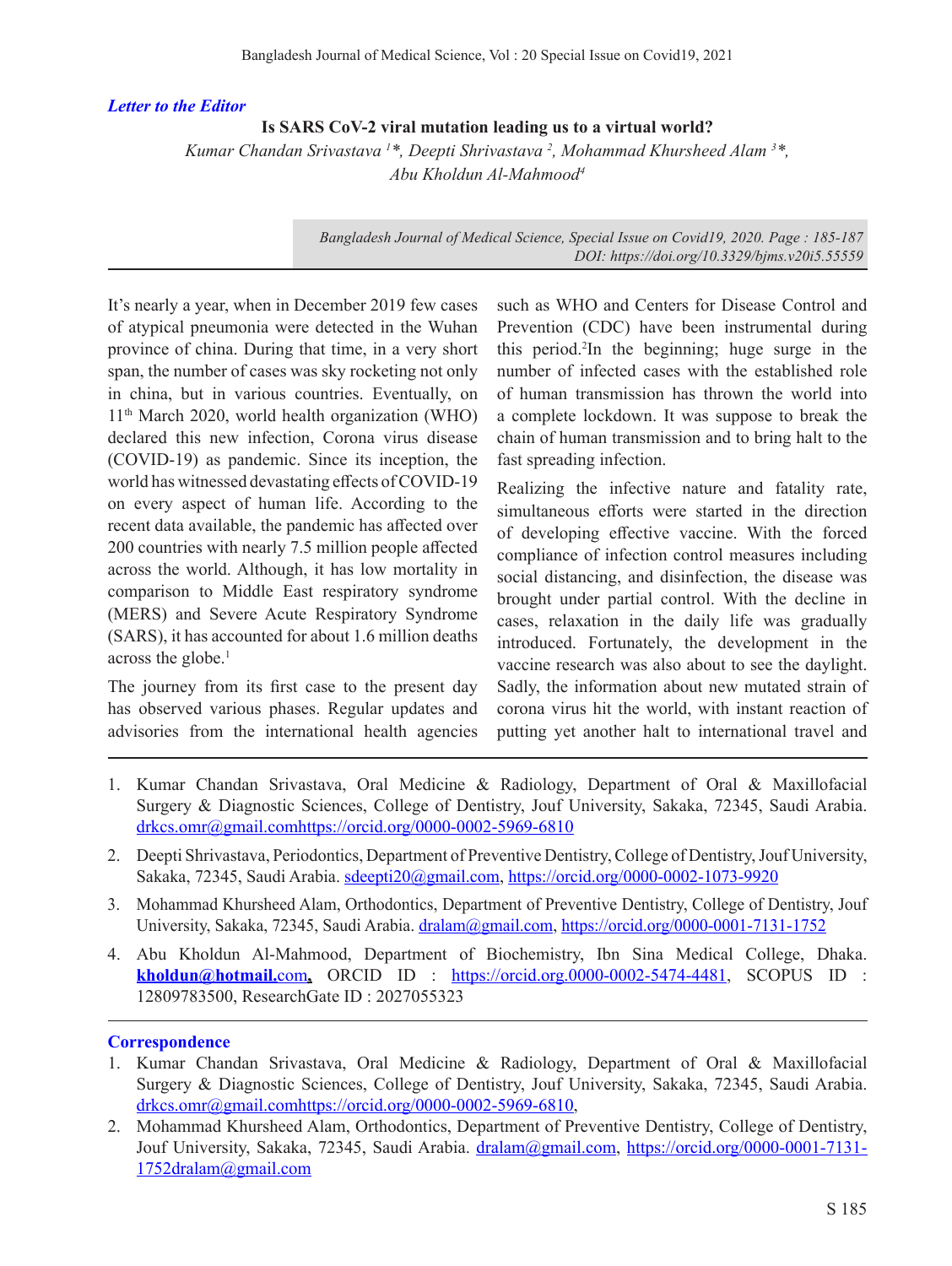lockdown in the countries claiming the point of origin. This viral mutation has made many countries again in a stand still condition forcing the humankind for another episode of lockdown.

By nature, whenever virus replicate, it tends to change its genetic codes. These changes in the genetic base pairs can be non-consequential, as known as synonyms mutations. On the other hand, alterations which tend to change the sequence of amino acids and eventually protein makeup can have grave consequences, known as non-synonyms mutations. Like any other viral infection, COVID-19 has also undergone various mutations in the recent past. In the month of October 2020, Spain reported a mutant of coronavirus, known as 20A.EU1. It is well understood that it was originated during the summers, when the travel restrictions were relaxed leading to transmission in many European countries inclusive of UK. In the recent past, another instance of mutation was seen in the Denmark, where the mutated strain was identified in mink, an animal which is reared for various commercial purposes. Most recently, a new lineage of coronavirus namely VUI-202012/01 has been identified in the UK. Supposedly different lineage of coronavirus known as 501.V2 has also been identified in the South Africa.<sup>3</sup> These random mutations in the viral genome is not always adverse to the host, rather can to harmful for the virus itself. The mutations that hamper the basic existence of virus such as attachment to the host and replicationare generally lost. The other set of mutations which sustain, are deleterious to the host, as they create new mutagenic determinants. Thus, the virus becomes more virulent and resistant to conventional treatment modalities. In this way, new group of individuals are identified as high-risk with probable alterations in clinical presentation. This hold true for all newly emerged variants of corona virus in different parts of the world.

Corona virus being a RNA virus has an exceedingly higher tendency for mutations compared to DNA viruses. The inherent tendency of nucleic acid, frailty of replication enzymes and the absence of inherent proof-reading enzymes are seen as the main reasons for their high rate of mutations.4

The emergence of VUI-202012/01 has given rise to various concerns and lead to many speculations. The first and foremost concern is regarding the 70% higher rate of transmission of the infection compared to its established variant. Another apprehension is with

the children being the identified as high-risk group. Additionally, there is an increasing anxiety about the effectiveness of recently developed vaccine.

Among the mentioned worrisome issues, there is also a reason to simmer down, is its relatively low mortality rate. Taking into account of the transmissibility, the decision of complete lockdown of the non-essential activities in the places of origin is praiseworthy. As far as efficacy of vaccine in concerned, the health authorities have shown confidence over its effectiveness. It was  $8<sup>th</sup>$  December 2020 when the first roll out of BNT162b2 vaccination was administrated in the UK. It is an m-RNA based vaccine that is developed against multiple SARS-CoV-2 spike protein as targets. The claim over the effectiveness of vaccine is also based on the multimodal immune response seen during the trials. Dose- dependent titers of IgG antibody which are specifically directed towards the receptor binding domain (RBD) were evident after every dose of vaccine. Also, high levels of SARS-CoV-2 neutralizing antibodies were observed in a dose-dependent manner. In addition to humoral immune response, T-cell mediated response (CD4+ and CD8+) was also observed. However, authenticity about the effectiveness of vaccine still needs to be confirmed, considering the highly mutating nature of corona virus.<sup>5</sup>

There are even more questions which should draw our attention. Why only in UK and few European countries havebeen successful in identifying the mutatedstrain? This situation can be either because of some geographical, regional or environmental factors that had hastened the viral mutations. During the post-lockdown phase, the policies regarding the easing of restrictions also might have contributed towards mutations. Another aspect to this scenario can be the robust and vigorous U.K.'s practice of COVID-19 testing of their population. In that case, it might be possible that other nations might have mutated version, but remain undetected.

In the past, we had seen the fast spreading infection across the geographic boundaries leading to the imposition of worldwide lockdown. While doing so, our lives had changed drastically with an introduction of "New normal" in all aspects of life. SARS-CoV-2 rising to unprecedented levels 6,7, at the same time, we cannot ignore the fact that human beings are seen as a social creatures and they can't survive is virtual world for a long time. So, we need to think seriously about our future course of action. Since we cannot